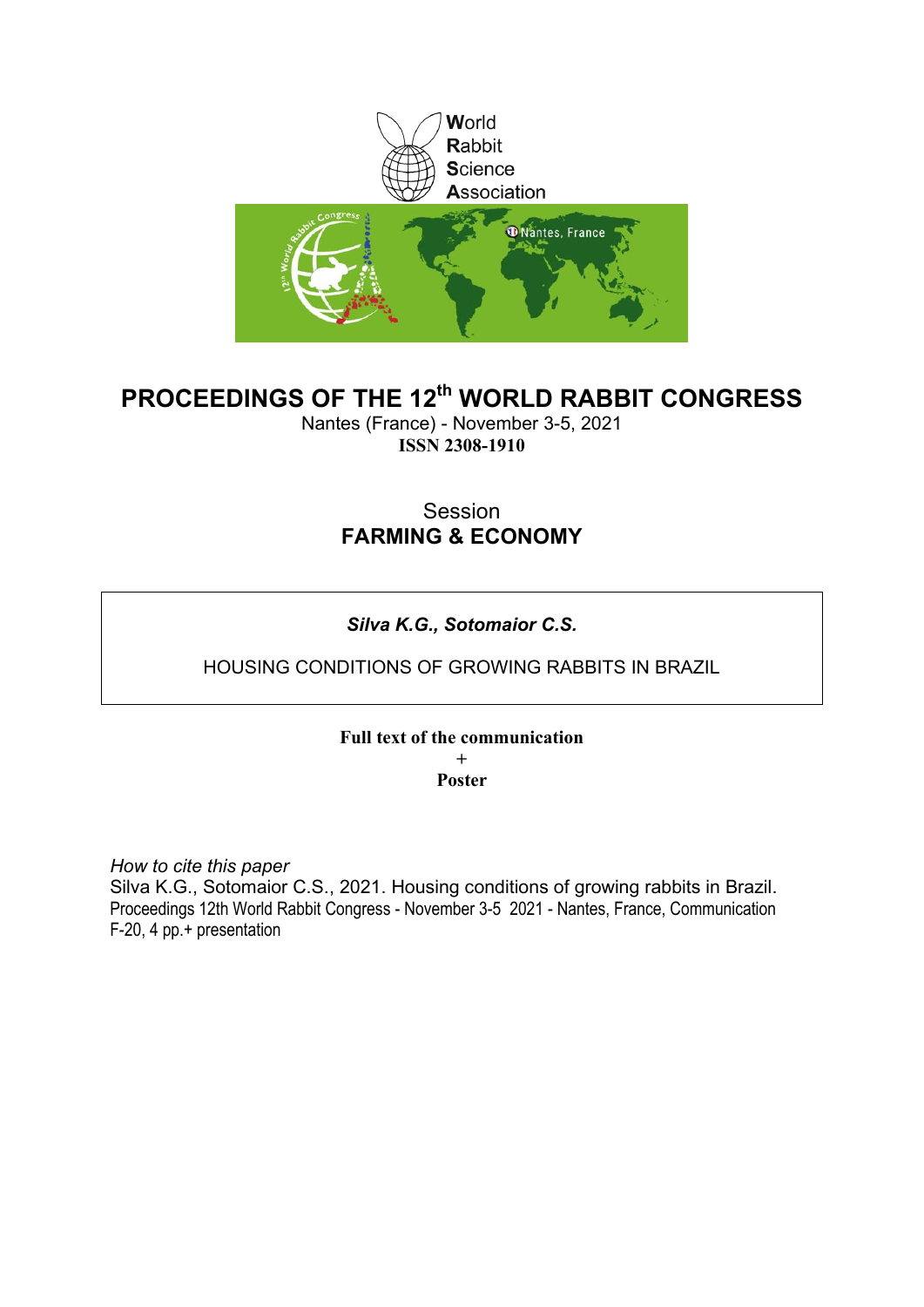## **HOUSING CONDITIONS OF GROWING RABBITS IN BRAZIL**

**Silva K.G.<sup>1</sup> , Sotomaior C.S.1\***

<sup>1</sup>Graduate Program of Animal Science, Pontifícia Universidade Católica do Paraná, Rua Imaculada Conçeição 1155, 80215-901, Curitiba, Paraná, Brazil \*Corresponding author: cristina.sotomaior@pucpr.br

### **ABSTRACT**

Information about rabbit production systems in Brazil is scarce. The objective of this study was to describe the facilities and housing characteristics of Brazilian growing rabbit farms. Data about farm purpose, animals (breed and age), cages, feeders, and drinkers were collected from 11 farms (3 pet farms, 4 meat farms, and 4 universities). A total of 290 cages holding 843 rabbits were evaluated. Rabbits in meat farms had a higher average age than those in pet farms and universities. The breed number within each farm varied from 1 to 18, with pet farms showing the largest number of breeds. The cage system most implemented by the farmers was flat-deck. Wire cages were observed in 90.9% of the farms. The number of rabbits per cage varied from 1 to 10 rabbits, with an average of  $3.1\pm1.8$  rabbits/cage. The average area and height of the cages was  $0.43\pm0.1$  m<sup>2</sup> and 44.2±6.5 cm, with an average of 7.2±3.4 rabbits/m². All cages were clean in 45.4% of the farms. No completely dirty cages were observed. Three farms had unsafe cages; of these, one had 60.9% of the cages with some safety problem. Metal and clay feeders were common, with 45.5% of feeders being inside-cage feeders. The average rabbit/feeder ratio was 2.2±1.2, with 9.1% of the farms with more than 4 rabbits/feeder. All feeders were clean. The main system and type of drinker used was the automatic nipple drinker (72.7%). Regarding the cleanliness of the drinkers, 27.3% of the farms had dirty drinkers and two farms (18.2%) had malfunctioning drinkers. A variation of facilities and equipment was observed among Brazilian rabbit farms. No housing standardization was observed, and the housing conditions depended on the purpose of the farm, accessibility to equipment, and costs.

**Key words**: Cage, Drinker, Feeder, Stocking density.

### **INTRODUCTION**

In recent years, the Brazilian rabbit market has faced changes. The estimated production of meat rabbits in the country has decreased from 2040 tons in 2007 to 1307 tons in 2017 (FAO, 2019). However, an increase in pet rabbit production has been shown (Machado and Ferreira, 2014). In 2014, 73.5% of rabbit farms indexed in the Brazilian Scientific Association of Rabbitry (ACBC) worked with pet rabbit breeds (Machado and Ferreira, 2014). From 2013 to 2018, the population growth of other pet animals (reptiles and small mammals, including rabbits) was 5.7%, reaching 2.3 million in 2018 (ABINPET, 2019).

There is little information available about Brazilian rabbit farms. Rabbit farms tend to be small (20 to 100 does) and are a secondary activity for most of the farmers, who work mainly with meat and pet rabbits, with little exploitation of by-products (Machado and Ferreira, 2014). South-Central Brazil contains most of the pet and meat rabbit farmers (Machado and Ferreira, 2014; Heker, 2015). However, the housing characteristics of these farms are unknown. The objective of this study was to describe the housing characteristics of Brazilian growing rabbit farms.

### **MATERIALS AND METHODS**

Eleven rabbit farms in South and Southeast Brazil (São Paulo, Minas Gerais and Paraná State) were visited by one evaluator between June 2018 and March 2019. Four were meat farms, three were university rabbitries and three were pet rabbit producers. This study was approved by the Animal Use Committee of Pontifícia Universidade Católica do Paraná (PUCPR).

Rabbits that were at the end of their growing phase were included for evaluation in the meat and university rabbitries. For pet farms, animals that had been weaned and were available for sale were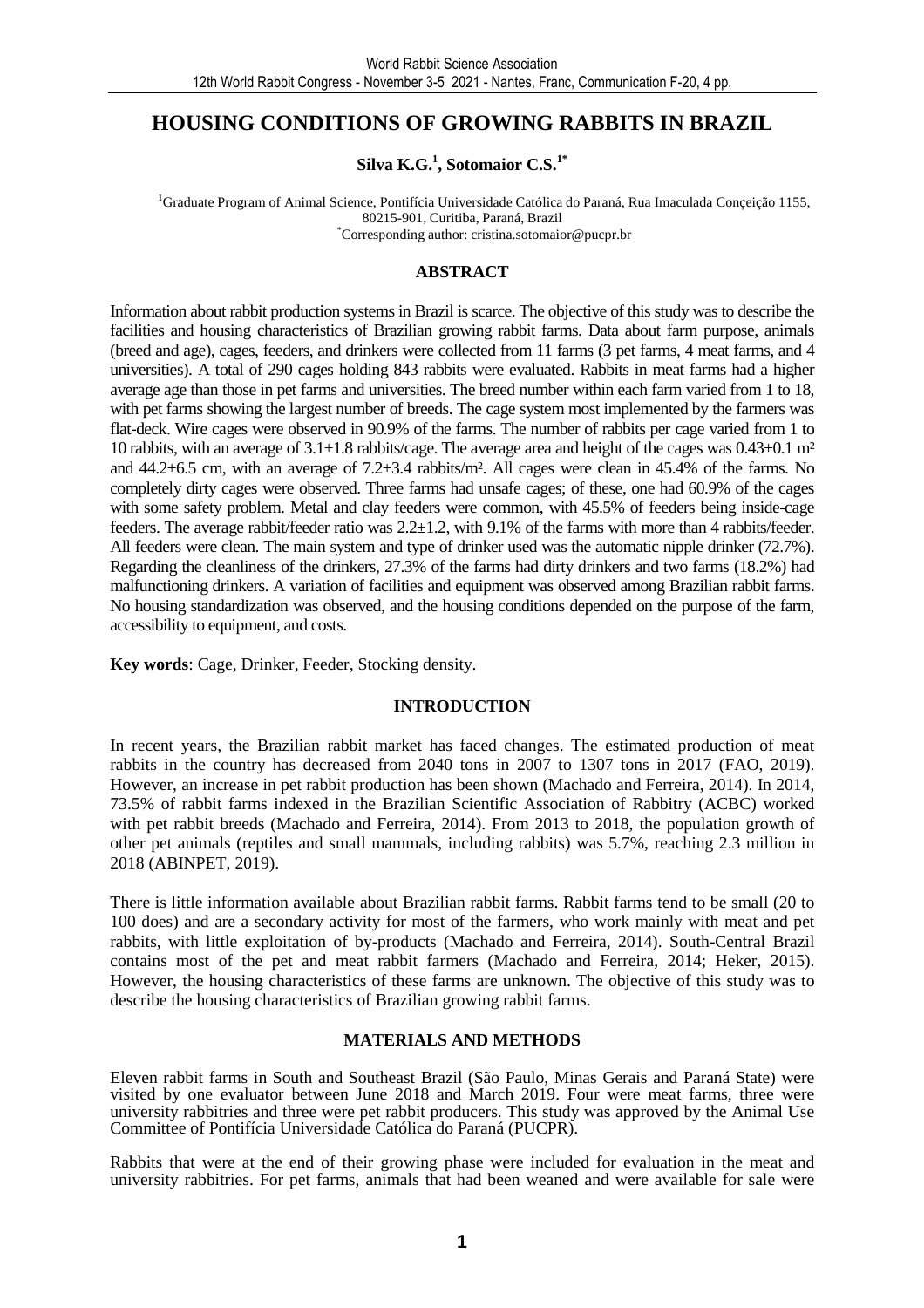#### World Rabbit Science Association 12th World Rabbit Congress - November 3-5 2021 - Nantes, Franc, Communication F-20, 4 pp.

considered. This is because the rabbits were not kept until the end of the fattening stage in this type of production. Because of the teaching and research characteristics associated with the university rabbitries, rabbits under maintenance that were not yet in reproduction categories (does and bucks) were considered in the evaluations. Data were collected via interviews with the farmers and by visual examination of the rabbitries. Cages, feeders, and drinkers were evaluated according to type, functionality, cleaning, security, and density. All evaluated parameters and their definitions are described in Table 1. The data were collected by the same person in all farms. For descriptive statistics, data were evaluated using Microsoft Excel Office 365.

**Table 1:** Parameters studied with regard to the farm, cage, feeder, and drinker in growing rabbit farms Variable

| Variable | Parameter        | Definition                                                                                                                                                          |  |  |  |
|----------|------------------|---------------------------------------------------------------------------------------------------------------------------------------------------------------------|--|--|--|
| Farm     | Purpose          | Meat, pet, or university purposes                                                                                                                                   |  |  |  |
|          | Rabbit age       | Age of rabbits in cages evaluated                                                                                                                                   |  |  |  |
|          | <b>Breed</b>     | Breeds raised on the farm                                                                                                                                           |  |  |  |
| Cage     | System of cage   | Battery, flat-deck (with metal/wood stand or suspended by chains) or Californian system                                                                             |  |  |  |
|          | Type of cage     | Wood, wire.                                                                                                                                                         |  |  |  |
|          | Area             | Measured by multiplying length by width of the cage                                                                                                                 |  |  |  |
|          | Height           | Measured from bottom to cage ceiling.                                                                                                                               |  |  |  |
|          | Rabbits/cage     | Number of rabbits per cage                                                                                                                                          |  |  |  |
|          | Stocking density | Number of rabbits per m <sup>2</sup>                                                                                                                                |  |  |  |
|          | Cleaning         | Clean, partially dirty (less than 25% of the cage) and dirty (more than 25% of cage)                                                                                |  |  |  |
|          | Safety           | Safe: without elements that can cause rabbit wounds; Not safe: presence of components of the<br>cage that can cause injury (for example, loose wire, hole, or rust) |  |  |  |
| Feeder   | Type             | Feeder material used (metal, clay, or plastic)                                                                                                                      |  |  |  |
|          | Placement        | Inside or outside the cage                                                                                                                                          |  |  |  |
|          | Size             | Length of the feeder (cm)                                                                                                                                           |  |  |  |
|          | Rabbits/feeder   | Number of rabbits per feeder                                                                                                                                        |  |  |  |
|          | Cleaning         | Clean: no dirt in the feeder; Dirty: any dirt (such as feces or mud) in the feeder.                                                                                 |  |  |  |
| Drinker  | Type             | Drinker type (nipple or bowl – metal, clay, or plastic) and system (automatic, manual, or both)                                                                     |  |  |  |
|          | Rabbits/drinker  | Number of rabbits per drinker                                                                                                                                       |  |  |  |
|          | Functionality    | Proper functioning: no problems with the drinker; Malfunction: the drinker is dripping or does                                                                      |  |  |  |
|          |                  | not release water properly                                                                                                                                          |  |  |  |
|          | Cleaning         | Clean: no dirt on the drinker; Dirty: dirt (such as feces, mud, or rust) on the drinker                                                                             |  |  |  |

### **RESULTS AND DISCUSSION**

A total of 290 cages holding 843 rabbits were evaluated in 11 farms. The number of cages and animals evaluated (Table 2) varied according to the size of the farm and any sale or slaughter of rabbits before the visit. Some farms had many cages with rabbits in the beginning of the growing phase, that were not included in this study.

The average age of the rabbits in the pet, university, and meat farms were 11, 13, and 14 weeks, respectively. Pet farmers sell young rabbits that are more visually acceptable to clients. For meat and research rabbits, a rabbit weight of  $\tilde{2.5}$ –3 kg is more desirable (Machado and Ferreira, 2014).

| Farm          | Purpose    | Cages | Rabbits | <b>Breeds</b>  | Age (weeks) |         |         |  |
|---------------|------------|-------|---------|----------------|-------------|---------|---------|--|
|               |            |       |         |                | Average     | Minimum | Maximum |  |
| $\mathbf{A}$  | Pet        | 27    | 57      | 18             | 8           | 8       | 9       |  |
| B             | Pet        | 22    | 30      | 11             | 13          | 6       | 16      |  |
| $\mathcal{C}$ | Pet        | 8     | 11      | $\overline{4}$ | 11          | 8       | 13      |  |
| D             | University | 5     | 19      | 2              | 7           | 7       | 7       |  |
| E             | University | 23    | 136     |                | 9           | 9       | 9       |  |
| J             | University | 42    | 46      |                | 25          | 24      | 30      |  |
| K             | University | 22    | 105     | 8              | 16          | 14      | 20      |  |
| F             | Meat       | 30    | 139     | 3              | 7.5         | 7.5     | 17      |  |
| G             | Meat       | 17    | 46      | 2              | 13          | 7       | 14      |  |
| H             | Meat       | 37    | 183     | 6              | 11          | 11      | 11      |  |
|               | Meat       | 57    | 71      | 2              | 18          | 18      | 18      |  |

**Table 2**: The characteristics and number of evaluated cages and rabbits of 11 Brazilian rabbit farms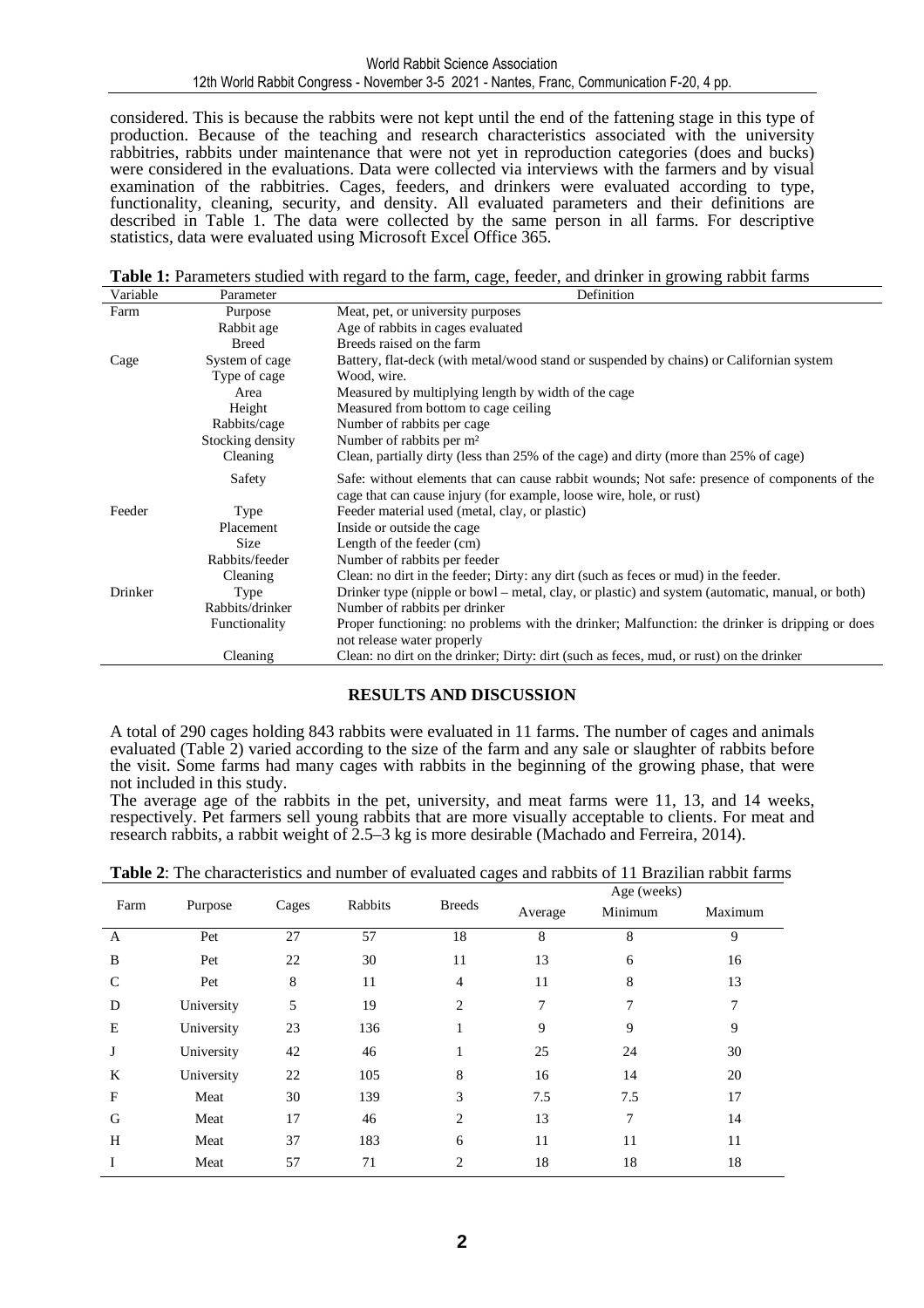The rabbit breeds observed during the evaluations were: Angora, Botucatu, Californian, Blanc de Bouscat, Flemish Giant, English Spot, Chinchilla, Creme d'Argent, Rex, Fuzzy Lop, American Fuzzy Lop, Polish, Hotot, Lionhead, Mini Angora, Miniature Lion, Mini Rex, Miniature Dutch, Mini Lop, Netherland Dwarf, New Zealand (white and black), Champagne d'Argent, Teddy Dwerg and various crossbreeds of these. The breed number within one farm varied from 1 to 18, and the average for pet, meat and university farms was 11, 3 and 3, respectively. Valentim *et al.* (2018), in a study with pet rabbit farmers, showed that a great number of breeds, especially miniature, are common in these farms. For meat rabbits, the main breeds found were consistent with those reported by Machado and Ferreira (2014) for meat rabbit production in Brazil.

The cage system that was most implemented by the farmers was flat-deck (72.7%), with 36.35% of these cages suspended by wire or chains and the other 36.35% supported with wood or metal stands. The EFSA report (2005) showed that two to three tiers are more common for growing rabbits, but this was not observed in the present study. The Californian cage system was observed in 18.2% of the farms and the battery system was used in one farm (9.1%). The cage materials observed were wire (90.9%) and wood (9.1%). Wood was used for columns and the cage floor, with the use of hexagonal mesh screens for the walls and ceiling. Wire mesh floors are more appropriate for growing rabbits, because they are easier to clean and avoid hygiene problems (EFSA, 2005). However, the cheaper cost of wood and its availability can explain the use of wood floors by farmers (Baruwa, 2014).

The number of rabbits per cage varied from 1 to 10, with an average of  $3.1 \pm 1.8$  rabbits/cage (Table 3). A maximum recommended group size for growing rabbits is 7–9 (EFSA, 2005), but one farm (9.1%) had 10 rabbits per cage in this study. The average area of the cages was  $0.43\pm0.1$  m<sup>2</sup>, varying from 0.23 to 0.7 m<sup>2</sup>. In this study, an average of  $7.2\pm3.4$  rabbits/m<sup>2</sup> was observed, with a maximum of 12.3 rabbits/m². The cage height varied from 35 to 60 cm, with an average of  $44.2\pm6.5$  cm. A minimum height of 30–35 cm is considered acceptable for a meat rabbit cage (Princz *et al*., 2008).

All cages were clean in 45.4% of the farms during the visit. Only one farm had more than 50% of its cages classified as partially dirty. Completely dirty cages were not observed in this study. Regarding the safety of the cages, three farms had unsafe cages; in one of these, 60.9% of the cages had some form of safety problem. Inadequate equipment predisposes rabbits to wounds and should be fixed or replaced immediately (NFACC, 2018).

|              | Number   | Area | Height | Rabbits/<br>cage | Stocking<br>density | Cleaning |                    |                  |      | Safety         |  |
|--------------|----------|------|--------|------------------|---------------------|----------|--------------------|------------------|------|----------------|--|
| Farm         | of cages |      |        |                  |                     | Clean    | Partially<br>dirty | Dirty            | Safe | Unsafe         |  |
| A            | 27       | 0.36 | 45     | 2.1              | 5.9                 | 100      | $\overline{0}$     | $\mathbf{0}$     | 100  | $\theta$       |  |
| B            | 22       | 0.23 | 45     | 1.4              | 6.0                 | 40.9     | 59.1               | $\boldsymbol{0}$ | 100  | 0              |  |
| $\mathsf{C}$ | 8        | 0.33 | 60     | 1.4              | 4.2                 | 75       | 25                 | $\boldsymbol{0}$ | 100  | 0              |  |
| D            | 5        | 0.70 | 50     | 3.8              | 5.4                 | 100      | $\boldsymbol{0}$   | $\boldsymbol{0}$ | 100  | $\mathbf{0}$   |  |
| E            | 23       | 0.48 | 45     | 5.9              | 12.3                | 91.3     | 8.7                | $\overline{0}$   | 39.1 | 60.9           |  |
| F            | 30       | 0.48 | 40     | 4.6              | 9.7                 | 100      | $\mathbf{0}$       | $\boldsymbol{0}$ | 100  | $\Omega$       |  |
| G            | 17       | 0.24 | 35     | 2.7              | 11.3                | 100      | $\theta$           | $\theta$         | 100  | $\Omega$       |  |
| H            | 37       | 0.54 | 41.6   | 4.9              | 9.1                 | 97.3     | 2.7                | $\boldsymbol{0}$ | 100  | $\overline{0}$ |  |
| I            | 57       | 0.36 | 40     | 1.2              | 3.5                 | 100      | $\boldsymbol{0}$   | $\theta$         | 100  | $\mathbf{0}$   |  |
|              | 42       | 0.48 | 40     | 1.1              | 2.3                 | 69       | 31                 | $\boldsymbol{0}$ | 95.2 | 4.8            |  |
| K            | 22       | 0.48 | 45     | 4.8              | 9.9                 | 95.5     | 4.5                | $\theta$         | 77.3 | 22.7           |  |

**Table 3.** Area (m<sup>2</sup>), height (cm), rabbits/cage, stocking density (rabbits/m<sup>2</sup>), cleaning (%), and safety (%) of growing rabbit cages in Brazilian rabbit farms

During the visits, it was observed that 36.4% of the farms used rectangular metal feeders (ranging from 12 to 14 cm in length), 36.4% used only round clay feeders (ranging from 12 to 25 cm in diameter) and three farms (27.2%) used more than one type of feeder (ranging from 8 to 60 cm), including feeders made from materials besides metal and clay, such as plastic. Regarding feeder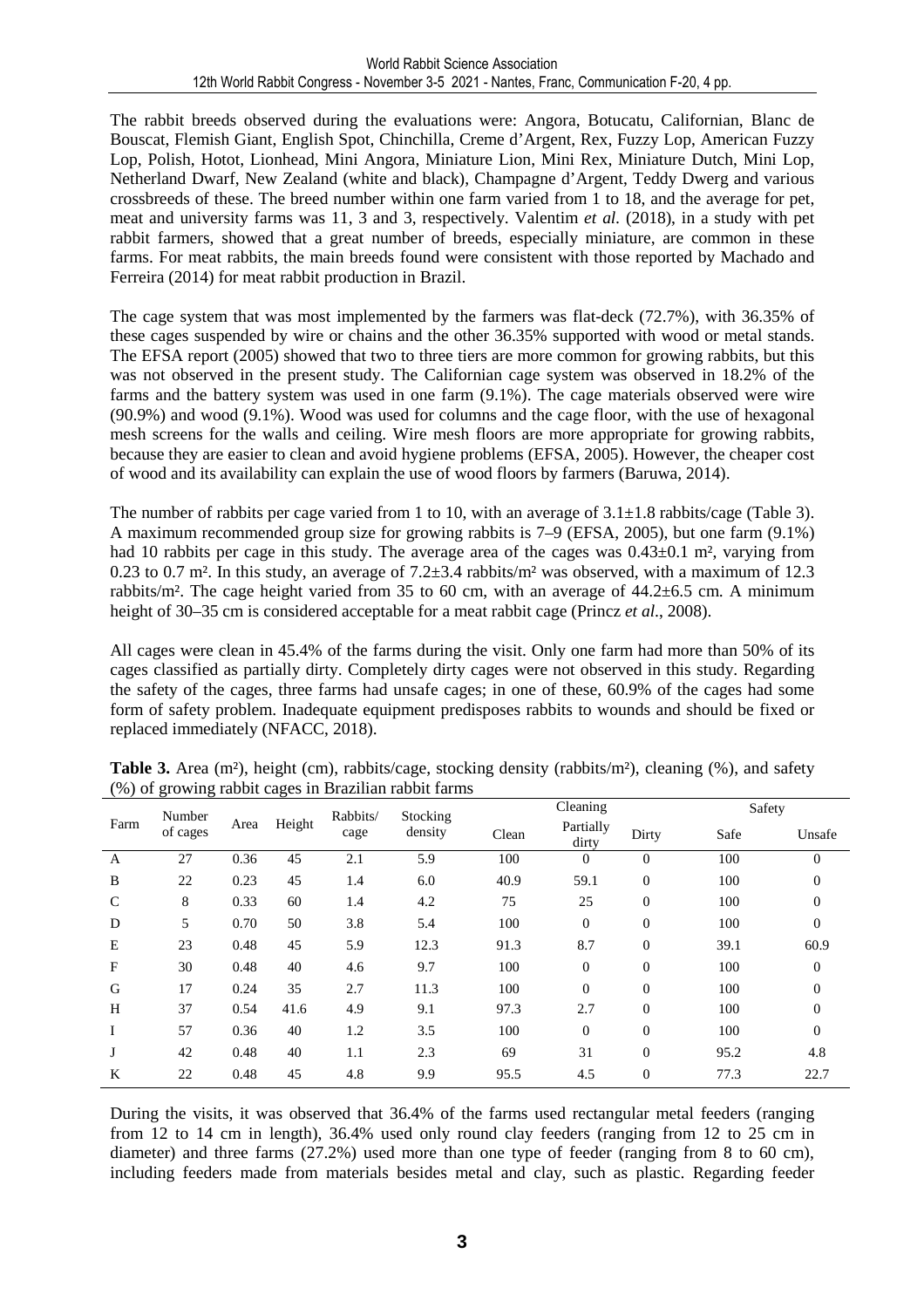position, 45.5% of the farms placed the feeder inside the cage, 36.4% used outside feeders and 18.2% used both inside and outside feeders.

With regard to feeder size, 63.6% of the farms used a single feeder size, 18.2% used two different feeder sizes and 18.2% used three or more than three different feeder sizes. The average rabbit/feeder ratio was 2.2±1.2, with 88.8% of farms having less than 3 rabbits/feeder, 9.1% of the farms with a ratio between 3 and 4, and 9.1% with more than 4 rabbits/feeder. Regarding feeder cleanliness, 100% of the evaluated cages had clean feeders. This result indicated that the farms abided by the recommendation that the feeder must be cleaned if contamination is observed or after removal of the rabbits from the cage (NFACC, 2018).

The main system and type of drinker used was the automatic nipple drinker (72.7%); the use of a manual system with bowls was observed in 9.1% of the farms and the use of both systems was observed in 18.2% of the farms. In the farm that used only a manual drinker system, the equipment used was a clay bowl. In the farms that used both systems, one used clay bowls and nipple drinkers and one used various materials (clay, plastic and metal) and nipple drinkers. With regard to the cleanliness of the drinkers, 27.3% of the farms had dirty drinkers (with a range of 4.5% to 28.6% of the cages affected); of these, one farm had only nipple drinkers and two had other types of drinker. Two farms (18.2%) had malfunctioning drinkers (with 5.4% to 40% of the cages affected), mainly in the form of a water leak. An inefficient watering system is an example of poor management in terms of rabbit husbandry and clean water needs to be available *ad libitum* (EFSA, 2005).

#### **CONCLUSIONS**

Rabbit production facilities and equipment vary between farms in Brazil, with no housing standardization. The housing conditions depend on the purpose of the farm, the accessibility to equipment, and the costs.

#### **REFERENCES**

- ABINPET. 2019. Associação brasileira da indústria de produtos para animais de estimação. *Retrieved from http://abinpet.org.br/mercado/. Accessed: 19/09/2019.*
- Baruwa O.I. 2014. Profitability and constraints to rabbit production under tropical conditions in Nigeria. *J. Livestock Sci., 5, 83–88.*
- European Food Safety Authority (EFSA). 2005. Scientific opinion of the Scientific Panel on Animal Health and Welfare on the impact of the current housing and husbandry systems on the health and welfare of farmed domestic rabbits. *EFSA J., 267, 1–31*.
- FAO. FAOSTAT Statistics Database. *Retrieved from: www.fao.org/faostat. Accessed: 19/09/2019*.
- Ferreira W.M., Machado L.C., Jaruche Y.G., Carvalho G.G., Oliveira C.E.A., Souza J.D., Caríssimo A.P.G. 2012. Manual prático de cunicultura. *Ed. Do Autor, Bambuí, Brazil.*

Heker M.M. 2015. Opinião: a cunicultura pet no Brasil*. Revista Brasileira de Cunicultura*, *7(1), 1–8.* 

- Machado L.C., Ferreira W.M. 2014. Opinião: organização e estratégias da cunicultura brasileira- buscando soluções. *Revista Brasileira de Cunicultura, 6(1), 1–31.*
- National Farm Animal Care Council (NFACC). 2018. Code of practice for the care and handling of rabbits*. N.F.A.C.C., Québec, Canada.*
- Princz Z., Radnai I., Biró-Németh E., Matics Z., Gerencsér Z., Nagy I., Szendro Z. 2008. Effect of cage height in the welfare of growing rabbits. *Appl. Anim. Behav. Sci., 114, 284–295.*
- Valentim J.K., Machado L.C., Lopes V.L., Paula K.L.C., Bittencourt T.M., Rodrigues R.F.M., Roberto C.H.V., Dallago G.M. 2018. Perfil dos criadores pet no Brasil. *Revista Brasileira de Cunicultura, 13, 27–45.*